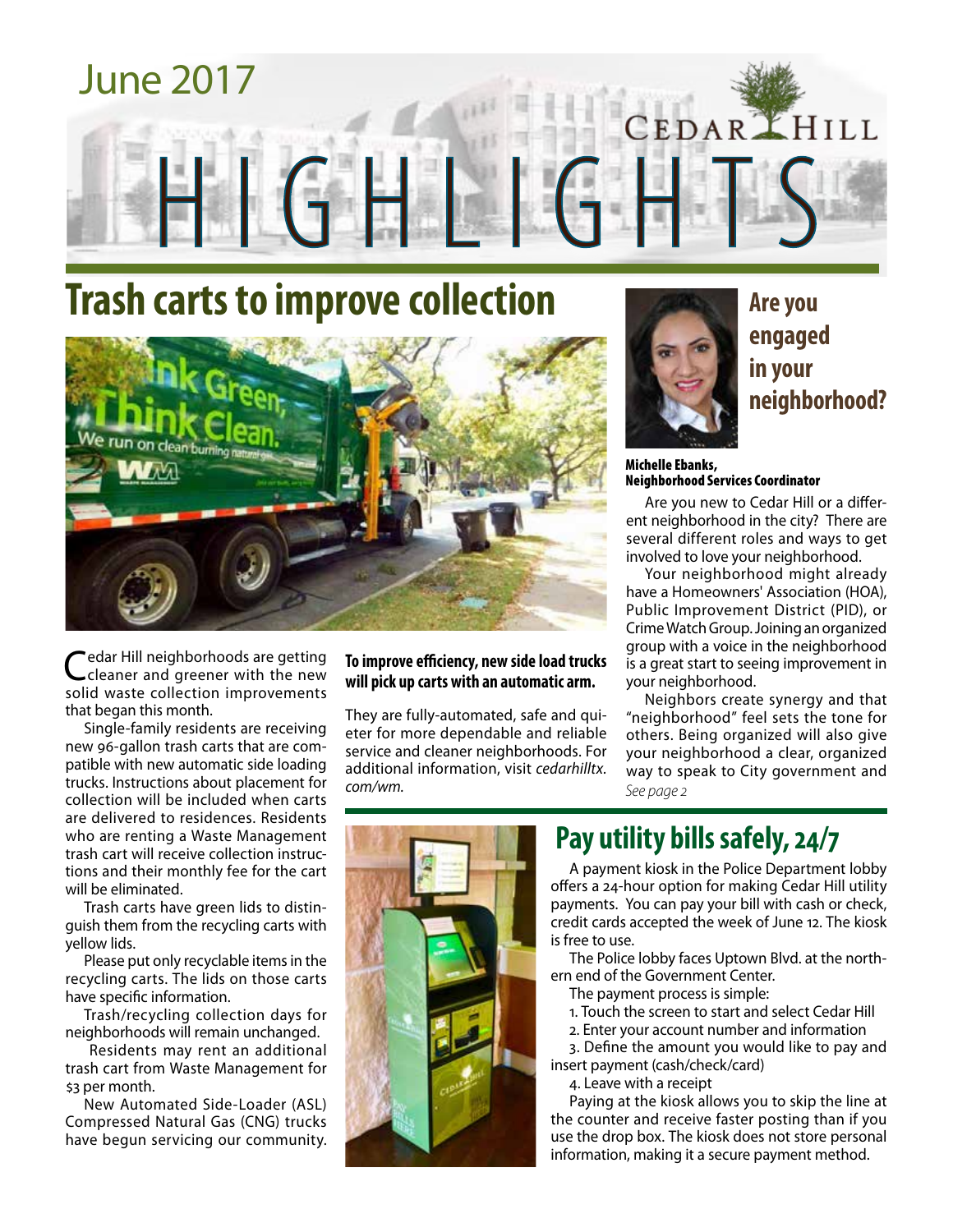

It's easy to get water from your tap, now it's just about that easy to pay for it with the updated app and the online portal. To access the online portal visit *https://cedarhill.u2you.gwfathom.com.* To download the app on your smartphone, visit Apple or Android app stores and download the FATHOM U2You Mobile app.

Both the portal and the app experiences allow you to view your water usage, pay your bill 24/7 and more. Enhancements include additional payment options including addition of a wallet feature.

The recent update allows one registration access to all functions and payment options. The experience is the same online or on the app. Your water consumption data is presented more clearly, making it easier to proactively manage your water use and thereby control monthly bills.

If you are already registered for the current portal or app, existing user names and passwords will be migrated to the new version so no additional registration will be required.

For questions, contact Utility Services Customer Service at 469-272-2931 or email Ubilling@cedarhilltx.com

#### *From page 1*

## **Get engaged**

will improve two-way communication between the City and your neighbors.

We would love to help get your neighborhood association started or elevated if already in place. Your City provides many special benefits to neighborhood organizations, such as free printing and postage, neighborhood matching grant funds, neighborhood awards (money awarded), neighborhood websites and much more. For details, visit *cedarhilltx. com/neighborhood.*



# **James Lyons named 'Good Samaritan'**

James Lyons gets up really early on school days and drives to a local elementary school, arriving before the school buses. Why?



Because when his daughter was in the second grade he noticed that many kids were dropped off well before the doors of the school opened. He started staying with them and assisting with the rush to unload students from cars and buses.

That was nine years ago and he's still there every school day, part of the 'Smiling Dads' and 'All Pro Dads' programs that encourage dads to get involved with children as positive role modes.

He was honored at a May City Council meeting with the Cedar Hill Good Samaritan award, celebrating those who serve with passion in our community.

To nominate a servant leader, like James, contact Neighborhood Services at 972-291-5100 ext. 1094.

## **Boards & Commissions volunteers honored for service**



The Cedar Hill City Council honored 182 volunteers who have selflessly invested their time in making our community premier at the annual Boards & Commissions Appreciation Dinner on May 2 at the Alan E. Sims Cedar Hill Recreation Center.

The legacy of leadership by our boards and commissions volunteers is measured at 655 years of total service with an estimated 267,000 hours given to benefit to our community.

The City Council screened a video at the dinner that honored all the volunteers who provide services to our city.

Volunteers who have provided at

least a decade of service on our boards & commissions were honored with a commemorative City pen carved from cedar.

Jack Frost, who serves on the Building Appeals and Advisory Board, received the 2017 Boards & Commissions Diamond award for his 31 years of service to our community.

Our place is premier because of the dedication of these volunteers and many others who serve and endorse our community values.

All residents are encouraged to get engaged and find one of the many ways to serve others to make our community even better.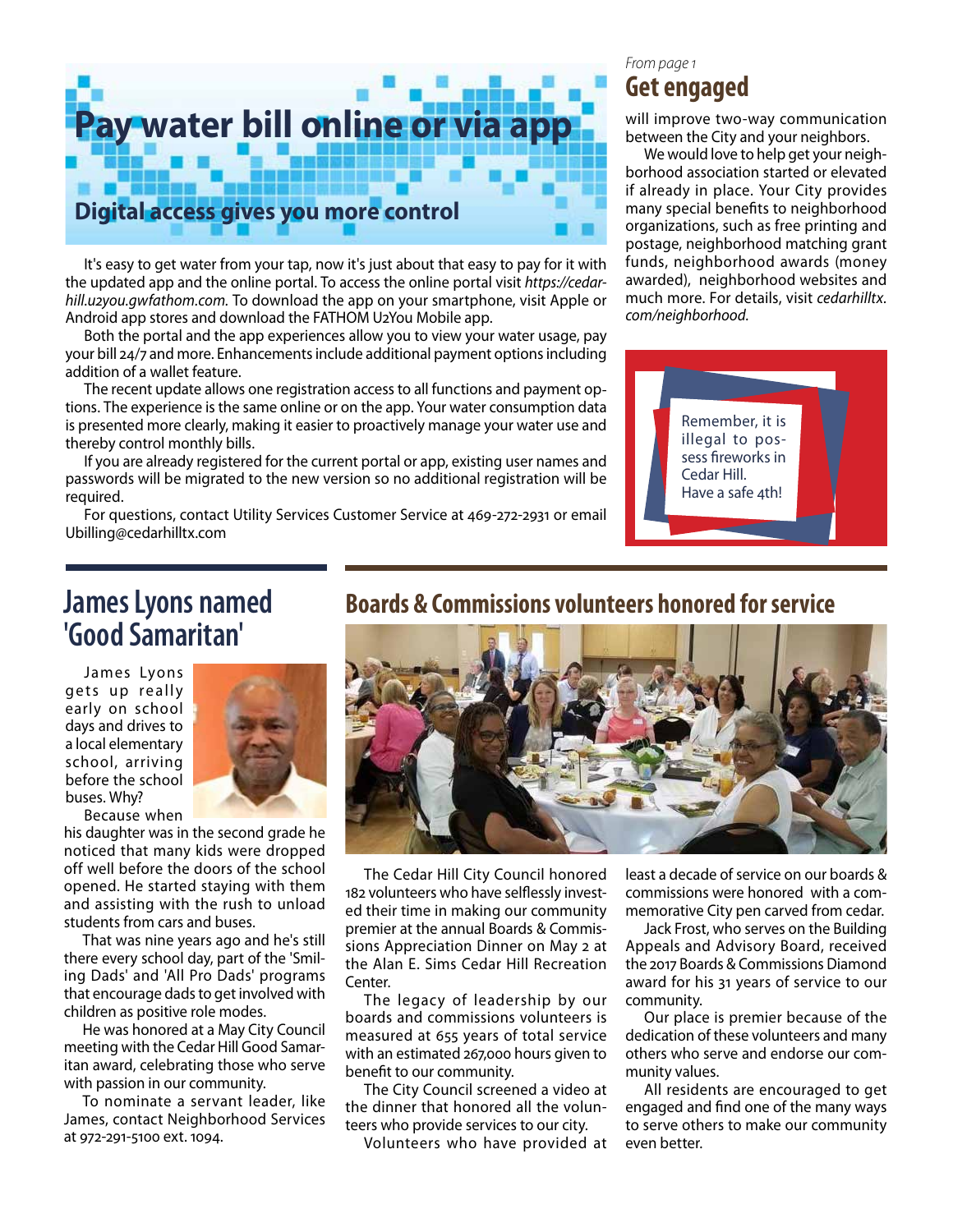

City Council member Jami McCain celebrates the S.T.A.R. Student selection of Paula Gallegos, a student at Pementer Middle school, at the May 9 City Council meeting. All of these photos are from that meeting.



City Council Mayor Pro Tem Steve Mason reads the plaque for S.T.A.R. Student DaCorey Ware, a student at Bessie Coleman Middle School.



CHPD Color Guard members stand at attention as City Council member Daniel Haydin reads the proclamation for National Police Week in Cedar Hill, May 14-20.



City Council Member Cliff Shaw, at the podium, reads the proclamation for National Public Works Week, May 21-27, surrounded by many of the Cedar Hill PW staff and management.

# *People* make it a community CALENDAR

*For the most up-to-the-minute information on events, check out the City's online calendars at cedarhilltx.com*

# June 2017

#### **9, 16, 23, 30 Music in the Park** 8 - 9:30 p.m. in the amphitheater at Valley Ridge Park.

Bring your lawn chair or blanket and enjoy these free, live music concerts sponsored by Resource One Credit Union .

Food vendors will be on site starting at 7 p. m, so plan on dinner and a night full of fun at Valley Ridge Park. No alcohol, glass containers or smoking allowed in the park.

### **13 & 27 City Council Meetings**

Cannady Room, Government Center, 285 Uptown Blvd., 6 - 8 p.m. Public briefing session begins at 6 p.m., City Council Meeting begins at 7 p.m.

#### **14-16 Youth Summit on the Hill Presented by Cedar Hill Police and Fire staff** 10 a.m. to 2 p.m., daily at Alan E. Sims Recreation Center Free lunch, registration is limited.

This is a FREE, three-day event for kids ages 8-17. Participants will hear presentations about drugs & alcohol abuse, the juvenile justice system, peer pressure, bullying, positive decision making, distracted driving, and internet safety. Lots of interactive events such as all-star basketball game, dodge ball and much more.

#### **23-24 Disney's Beauty and the Beast Presented by Love Your City Theater** Friday at 7 p.m., Saturday at 2 p.m. and 7 p.m.

1231 E. Pleasant Run, Cedar Hill Tickets are available online at *LoveYourCityTheater.com*.

#### **24 Learn to Fish at Cedar Hill State Park** 9 am - Noon, CHSP entrance off FM 1382.

No license is necessary for this free event for novice fishers. Call 972- 900-1296 for more information.

# July 2017

#### **4 Red, White and Pool at Crawford park Pool** 1 - 5:45 p.m.

A great summer fun tradition in Cedar Hill. Produced by the Cedar Hill Parks & Recreation Dept.

#### **5 Citizens Fire Academy Alumni Group Meeting** Fire Station 211 at 1212 W. Belt Line at 10 a..m.

For residents who have completed the Cedar Hill Fire Academy. To learn about enrolling in the next Citizens Fire Academy class,

visit *cedarhilltx.com/506/Citizens-Fire-Academy.*

#### **11 & 25 City Council Meetings**

Cannady Room, Government Center, 285 Uptown Blvd.,6 - 8 p.m. Public briefing session begins at 6 p.m., City Council Meeting begins at 7 p.m.